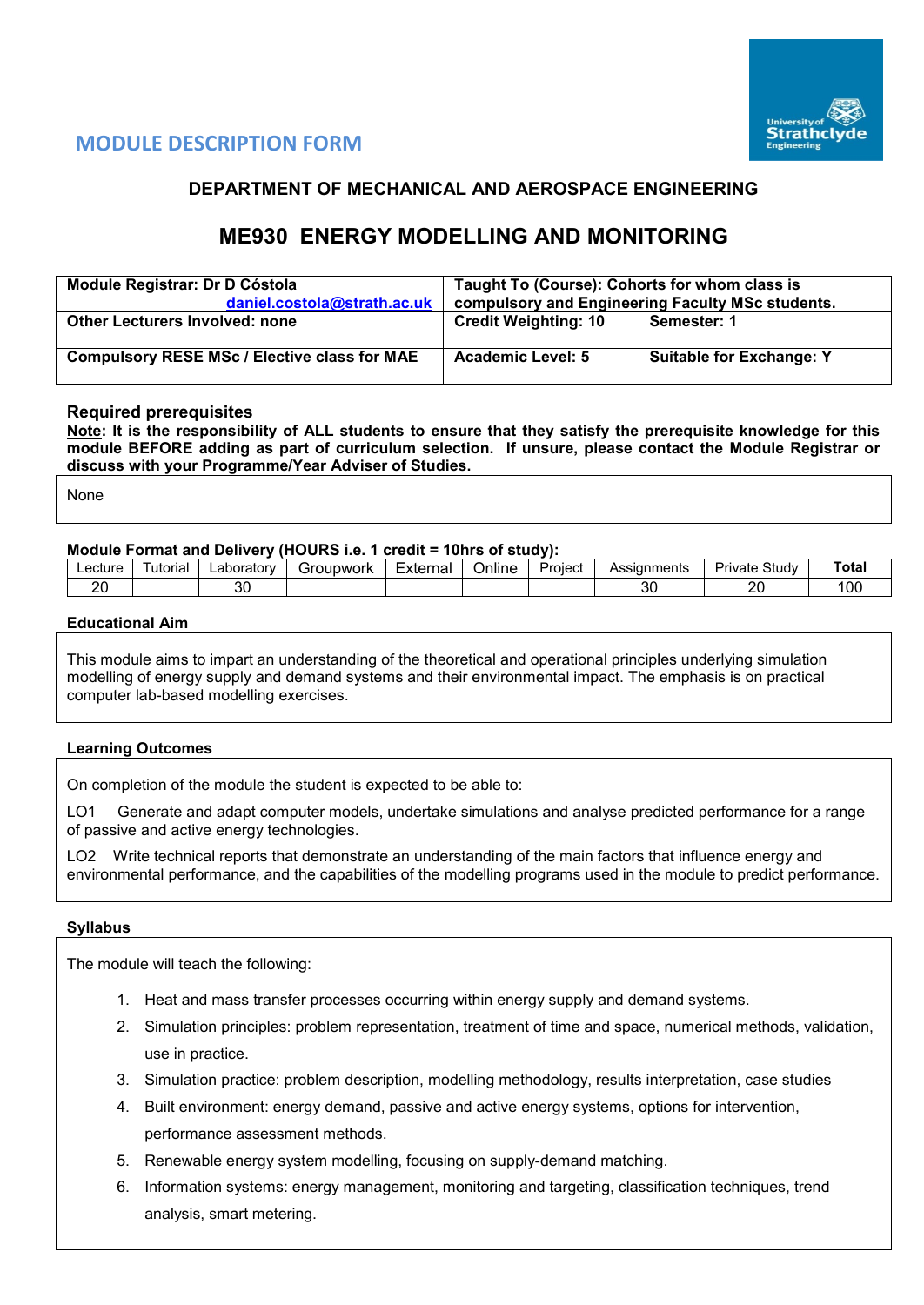## **Assessment of Learning Outcomes**

LO2

For each of the Module Learning Outcomes the following criteria will be used to make judgements on student learning: LO1

C1 Submitted technical reports should set out relevant model details and results.

C1 Marks for the submitted technical reports focus on interpretation and discussion of simulation results. C2 Evidence of good structure, analysis and presentation in the technical reports.

The standards set for each criterion per Module Learning Outcome to achieve a pass grade are indicated on the assessment sheet for all assessment.

#### **Principles of Assessment and Feedback**

*(within Assessment and Feedback Policy at: <https://www.strath.ac.uk/professionalservices/staff/policies/academic/> )*

The technical reports to be submitted by the students should be structured and written as though for a client who has commissioned the study.

Students are encouraged to collaborate in the computer labs in order to modify and run the computer models associated with the current topic. However, it is emphasised that the reports they submit must be entirely their own work – background research plus results they have personally generated and interpreted.

Detailed feedback is given, particularly on the first assignment, to guide the students for their other assignments.

#### **Assessment Method(s) Including Percentage Breakdown and Duration of Exams** *(individual weightings)*

| <b>Examination</b> |          |          |           |        | <b>Coursework</b> |        | <b>Practical</b> | <b>Project</b> |           |  |
|--------------------|----------|----------|-----------|--------|-------------------|--------|------------------|----------------|-----------|--|
| Number             | Month(s) | Duration | Weighting | Number | Weiahtina         | Number | Weiahtina        | Number         | Weiahtina |  |
|                    |          |          |           |        | 50% each          |        |                  |                |           |  |
|                    |          |          | *All      |        |                   |        |                  |                |           |  |

*\* L/Os: Indicate which Learning Outcomes (L01, L02, etc) are to be assessed by exam/coursework/practical/project as required.*

#### **Coursework / Submissions deadlines (***academic weeks***):** Week 6 and 10

#### **Resit Assessment Procedures:**

Submission of alternate <sup>^^</sup>coursework prior to commencement of the August exam diet.

**^^Students must contact the module Registrar as soon as they know that a resit is required for this class.**

#### **PLEASE NOTE:**

**Students must gain a summative mark of 50% to pass the module. Students who fail the module at the first attempt will be re-assessed by alternate coursework prior to the August diet. This re-assessment will consist entirely of coursework. No marks from any previous attempts will be transferred to a new resit attempt.**

#### **Recommended Reading**

**\*\*\*Purchase recommended \*\*Highly recommended reading \*For reference (do NOT purchase)**

- Clarke J A, 'Energy Simulation in Building Design', Butterworth-Heinemann. \*
- McMullan R, 'Environmental Science in Building' 8<sup>th</sup> edition, Palgrave. \*

#### **Additional Student Feedback**

*(Please specify details of when additional feedback will be provided)*

| Jate                     | --<br>$Im\epsilon$ | ≺oom<br><b>NC</b>                            |
|--------------------------|--------------------|----------------------------------------------|
| Announced<br>' in class. |                    | Check<br>vebpages for details.<br>∵tımetable |

Session: 2021/22

#### **Approved:**

**Course Director Signature: E Henderson**

**Date of Last Modifications: 01/09/2021**